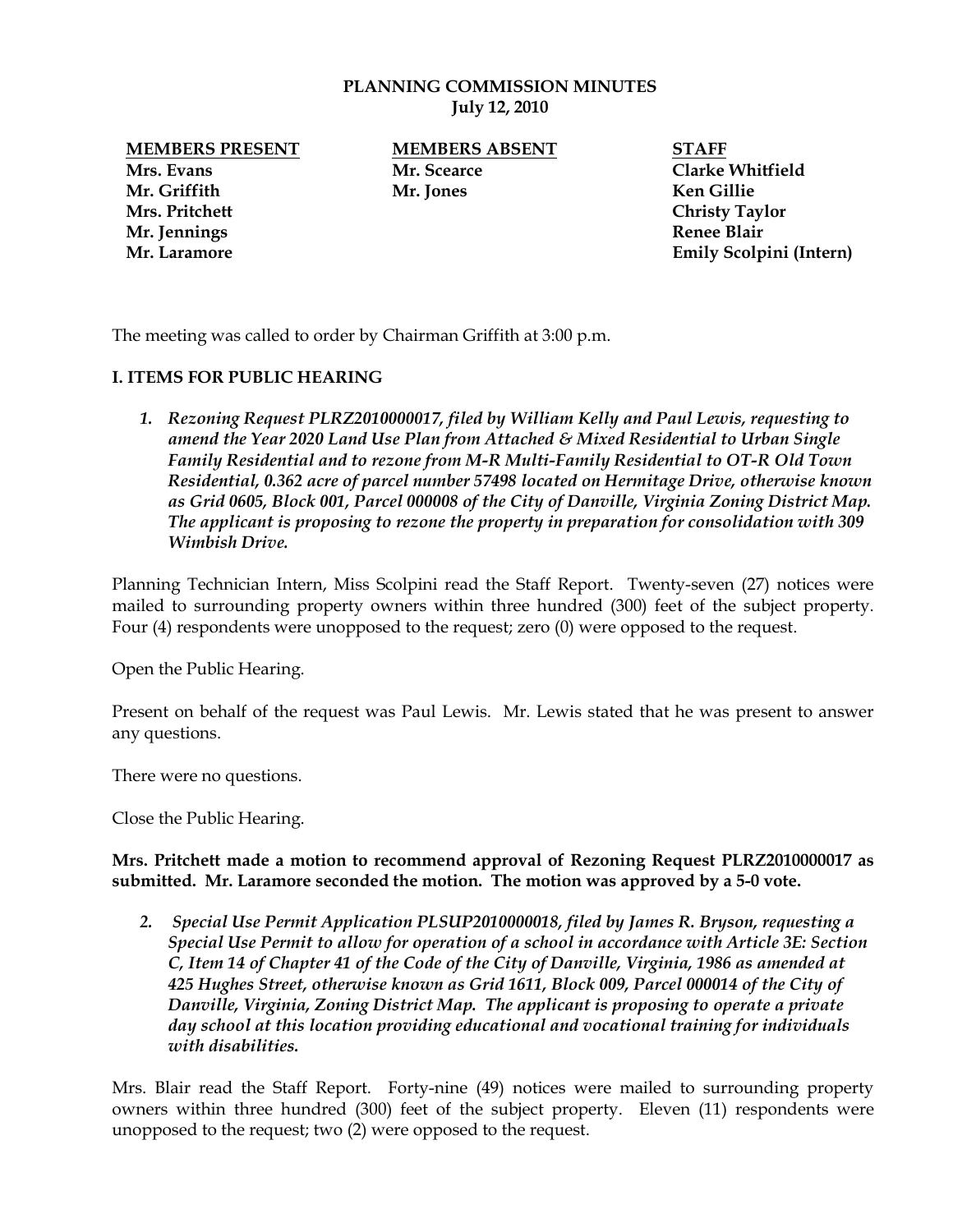Open the Public Hearing.

Present on behalf of the request was James Bryson. Mr. Bryson stated that he was present to answer any questions.

Mr. Jennings asked how many staff members will you have?

Mr. Bryson responded six (6).

Mr. Jennings asked what kind of training will they have?

Mr. Bryson responded they will be trained and educated so they can obtain a diploma or modified diploma. They will complete the program and receive vocational training to seek employment.

Mr. Laramore asked has this been operated somewhere before?

Mr. Bryson responded no, this is a new entry.

Mr. Jennings asked are there requirements for training of staff?

Mr. Gillie responded from a City aspect no. We do not regulate that. We regulate how the building is used, parking spaces, and other things like that. We do not regulate how they are trained.

Mr. Bryson stated they will be licensed from the Department of Education.

Mr. Griffith asked do you have any problems with the conditions of Staff?

Mr. Bryson responded no.

Close the Public Hearing.

**Mr. Laramore made a motion to recommend approval of Special Use Permit Application PLSUP2010000018 with conditions per staff. Mr. Jennings seconded the motion. The motion was approved by a 5-0 vote.** 

#### *3. Modifications to design guidelines for Historic Preservation Overlay (HP-O) District*

Open the Public Hearing.

Mr. Griffith asked do the guidelines apply to the houses within the area that have no historic significance? Do they apply to every piece of property within that area?

Mr. Gillie responded they do apply to every piece of property within the area. Those that have no historic significance, when they go in front of the Commission of Architectural Review, that is pointed out in the report to them. The structures, whether it was constructed in the 1950's or 1960's or something like that, the materials are different; those items are presented to the Board. This is a guideline that covers all historic structures, but those that are not considered historic have some leeway.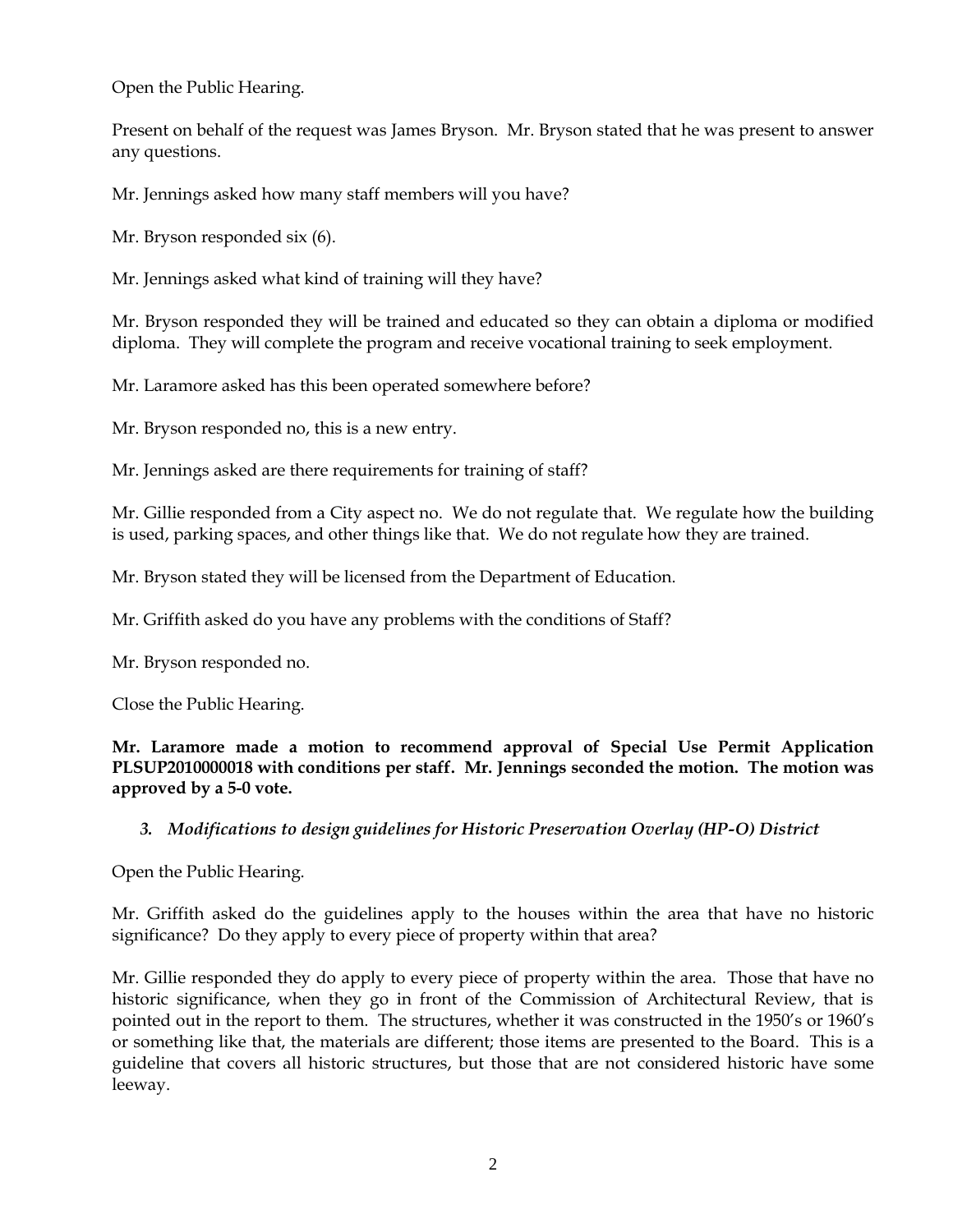Mr. Griffith stated that is what I was wondering. Looking over some of the items in here, it did not specify whether or not those were included. Some were constructed during World War II and in the early 50's and there is little to no historic significance.

Mr. Gillie stated we try to keep them period specific. So if it was built in the 1950's or 1960's there may be materials and other things that are appropriate, but they are not subject to the same requirements as some of the historic structures.

Mr. Griffith asked who designed or re-did these, the Commission of Architectural Review?

Mr. Gillie responded yes, the Commission of Architectural Review reviewed and designed them. They are based on the Secretary of Interior Standards. They are modified by the Commission of Architectural Review.

Close the Public Hearing.

**Mrs. Pritchett made a motion to accept the modifications to design guidelines for Historic Preservation Overlay. Mr. Jennings seconded the motion. The motion was approved by a 5-0 vote.** 

# **II. ITEMS NOT FOR PUBLIC HEARING**

## *1. Floodplain maps and regulations*

Mr. Gillie stated the City of Danville along with just about everybody else in the immediate area are receiving new flood plain maps. The floodplain maps become effective September 29, 2010. Part of that will require adopting the new maps and regulations by the September 29 date. We are here to present Planning Commission the preliminary maps, which are available in the Planning office. We are working with the State on adopting some regulation changes to our floodplain overlay district, and to the Zoning Code that will bring us into compliance with the National Flood Insurance program. We are here today to ask Planning Commission to authorize us to hold a public hearing for the meeting in August for recommendation of adoption the new floodplain maps and floodplain overlay ordinance.

## **Mrs. Pritchett made a motion to hold a public hearing to recommend adoption of new floodplain maps and regulations. Mrs. Evans seconded the motion. The motion was approved by a 5-0 vote.**

# *2. Request for modification of parking requirements for Medical and Dental Office*

Mr. Gillie stated a request was made to City Council to modify the parking requirements for medical or dental office. They have asked Staff to check our regulations to see if they are consistent with those throughout the State as well as through National standards. Staff has started the review already, making the assumption that Planning Commission would recommend that we make this change. We found that our regulations, while they match some others, there may be some other ways that we can do it. If Planning Commission recommends it, we will hold a public hearing next month to bring back some changes on how we will regulate parking for a medical or dental office.

Mr. Griffith asked are we lumping medical and dental together or are we doing them separately?

Mr. Gillie responded currently they are lumped together. We were going to keep it the same. That is an option that we have, to split it. Most of the other localities that we found, have lumped them together. We have not really looked at splitting them up. If that is something you think we should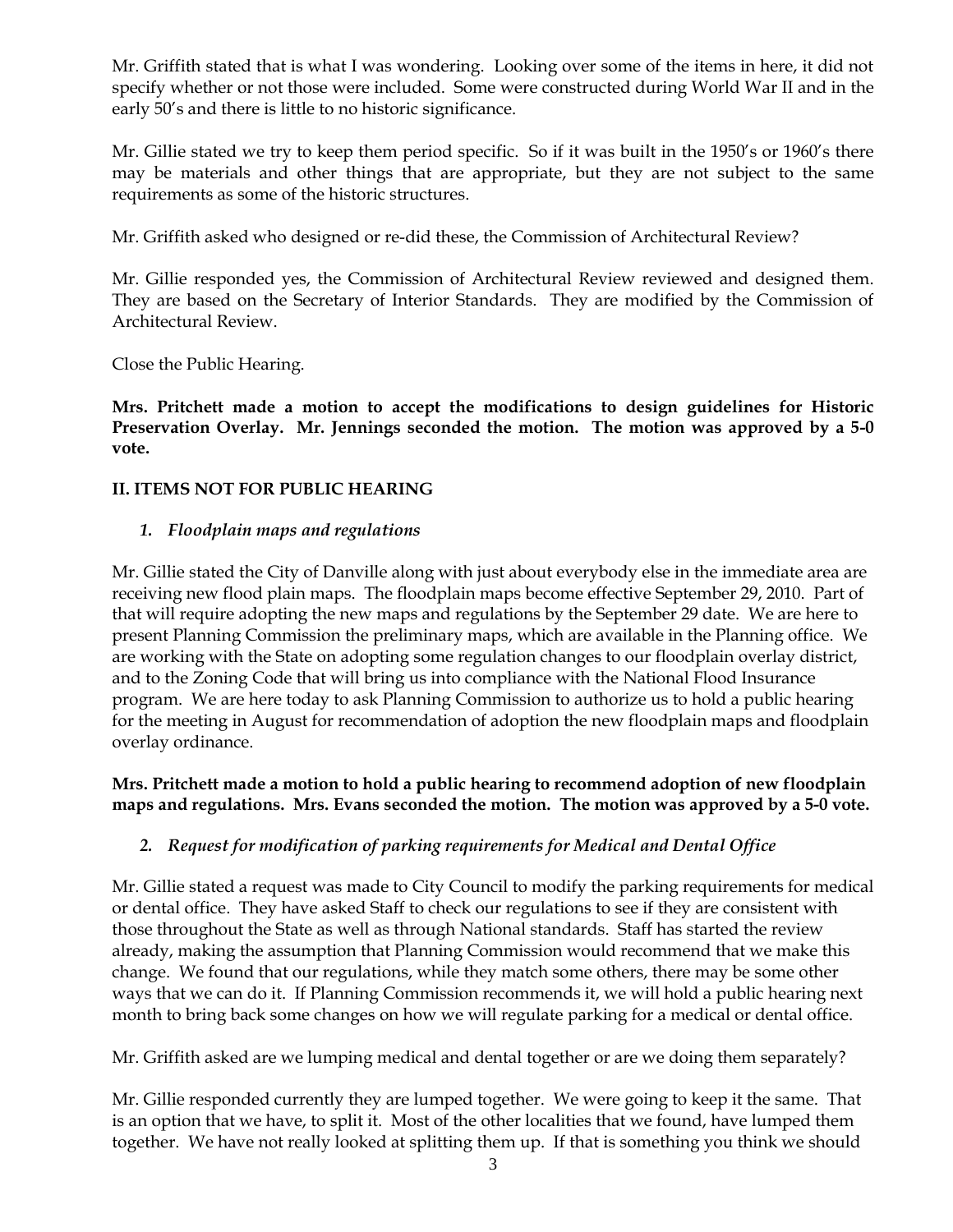do, we could present something separately for medical offices and dental offices. That is not what we were planning to do at this time.

Mr. Jennings asked are we talking about the number of parking spaces at these places?

Mr. Gillie responded yes, how we calculate the number of parking spaces at these facilities.

Mr. Jennings asked will that be different from a business?

Mr. Gillie responded it can be yes.

Mr. Jennings asked would they have their own specifications?

Mr. Gillie responded yes.

**Mr. Jennings made a motion to hold a public hearing to modify parking requirements for medical and dental office. Mrs. Evans seconded the motion. The motion was approved by a 5-0 vote.**

#### **III. MINUTES**

**Mrs. Evans made a motion to approve the minutes from the June 7, 2010 meeting. Mr. Laramore seconded the motion. The minutes were approved by a 5-0 vote.**

#### **IV. OTHER BUSINESS**

Mr. Gillie stated I would like to add one (1) more thing to the floodplain regulations that I failed to mention before. Some places that were in the floodplain before may not be in it now. Some areas that were out of the floodplain before may be in it now. We are going to notify everyone. We are going to use our GIS system to locate everything that is touched by what we consider the overlay floodplain map. There is going to be a lot of letters going out to property owners informing them that they are in the floodplain. If you are a property owner watching at home, and you were in the floodplain before and do not receive a letter, please come down to our office so we can check our maps; because maybe your structure or elevation has changed and now you are considered out of it. Our system, we believe is quite near perfect, but we do not consider it perfect. We are going to do the best we can to notify everyone; that is why we are going to put the ads in the newspaper for a standard Zoning change. We are also going to send individual letters to those property owners that show up based on our maps and coordination of this computer system. If someone out there does not get a letter within a few weeks, please call my office or come down to my office and take a look at those maps.

Mr. Gillie stated your standard Council report, City Council over ruled on the decision to recommend denial of rezoning on South Main Street. They actually approved it and they also approved of the other case that we had.

Mr. Gillie stated that this should be Miss Scolpini's last meeting with us as Planning Intern. She is going to shift gears within our office and help out with a Citywide Housing Survey that we are doing. You will soon see vehicles traveling up and down every street in the City looking at all of the exterior structures: houses, commercial businesses, industries, anything. The City is doing a comprehensive study of all structures within its borders. If you happen to see a car on your street and someone is out there taking pictures, you should see on the vehicle, some magnetic signs that